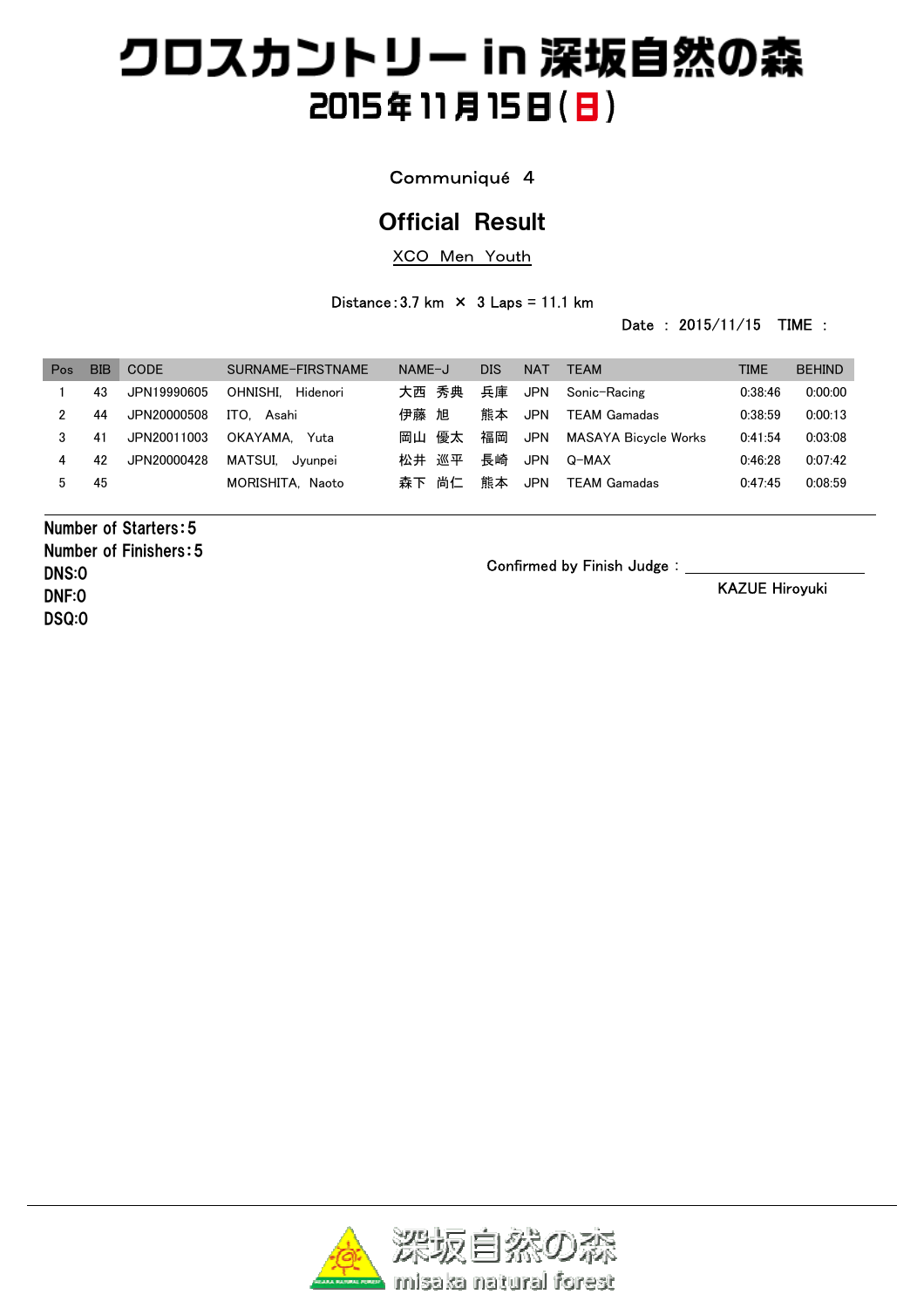### Communiqué 5

## Official Result

XCO Challenge B

Distance:  $3.7 \text{ km} \times 3 \text{ Laps} = 11.1 \text{ km}$ 

Date : 2015/11/15 TIME :

| Pos | BIB | <b>CODE</b> | SURNAME-FIRSTNAME     | NAME-J   | <b>DIS</b> | <b>NAT</b> | <b>TFAM</b>          | TIME    | <b>BEHIND</b> |
|-----|-----|-------------|-----------------------|----------|------------|------------|----------------------|---------|---------------|
|     | 67  |             | URUU, Shoji           | 潤 昭治     | 鹿児島        | <b>JPN</b> | 瀬戸口近代車商会             | 0:45:22 | 0:00:00       |
| 2   | 61  | JPN19740725 | FUKUSHIMA.<br>Masashi | 雅志<br>福島 | 岡山         | JPN        | チームダックスフンド           | 0:46:05 | 0:00:43       |
| 3   | 66  | JPN19880504 | TOUYA.<br>Rvuusuke    | 竜祐<br>遠矢 | 大阪         | <b>JPN</b> | シマノドリンキング AKN        | 0:46:25 | 0:01:03       |
| 4   | 62  | JPN19751121 | IWASE.<br>Kazuma      | 岩瀬 一真    | 山口         | <b>JPN</b> | <b>FUJIMOTO FARM</b> | 0.50:12 | 0:04:50       |
| 5   | 63  | JPN19650804 | SHIMIZU.<br>Tatsuro   | 清水 辰朗    | 山口         | JPN        | <b>FUJIMOTO FARM</b> | 0:51:25 | 0:06:03       |
| 6   | 64  | JPN19800410 | UTSUGI.<br>Minoru     | 実<br>宇都木 | 東京         | <b>JPN</b> | <b>USM</b>           | 0:52:52 | 0:07:30       |
|     | 65  | JPN19730316 | OMAE.<br>Yasushi      | 靖<br>尾前  | 静岡         | <b>JPN</b> | <b>USM</b>           | 0:55:05 | 0:09:43       |
|     |     |             |                       |          |            |            |                      |         |               |

Number of Starters:7 Number of Finishers:7 DNS:0 DNF:0 DSQ:0

Confirmed by Finish Judge:

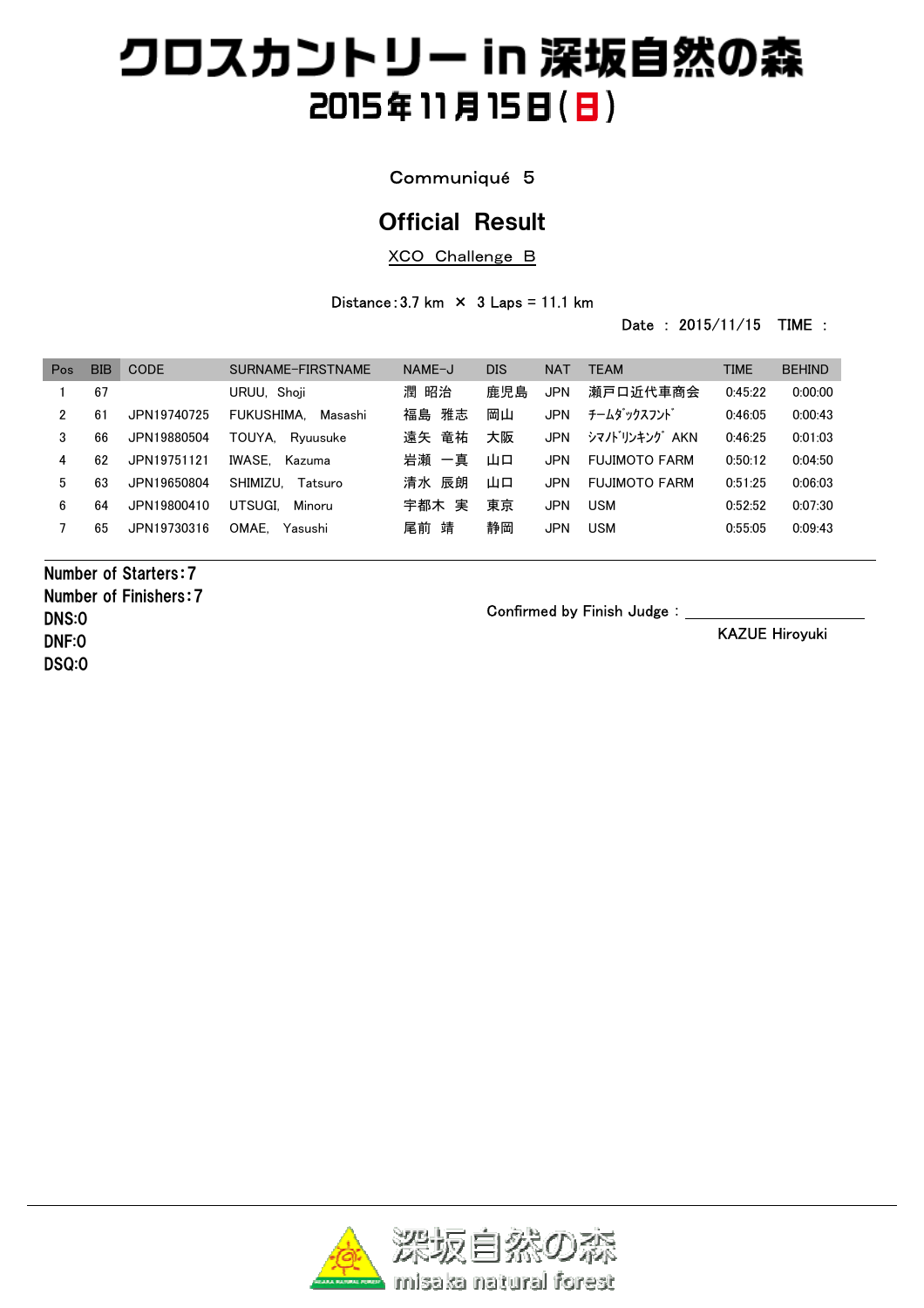### Communiqué 6

## Official Result

XCO Women Elite

Distance:  $3.7 \text{ km} \times 3 \text{ Laps} = 11.1 \text{ km}$ 

Date : 2015/11/15 TIME :

| Pos | <b>BIB</b> | CODE        | SURNAME-FIRSTNAME | NAME-J | DIS.   | <b>NAT</b> | <b>TEAM</b>                   | TIME    | <b>BEHIND</b> |
|-----|------------|-------------|-------------------|--------|--------|------------|-------------------------------|---------|---------------|
|     | 101        | JPN19691031 | KANOU. Naoko      |        |        |            | 加納 尚子   三重   JPN   ストラーダレーシング | 0.56:44 | 0.00.00       |
|     | 111        |             | FUKUNAGA, Manami  | 福永 真海  | 熊本 JPN |            |                               | 1:11:11 | 0.14.27       |

Number of Starters:2 Number of Finishers:2 DNS:0 DNF:0 DSQ:0

Confirmed by Finish Judge:

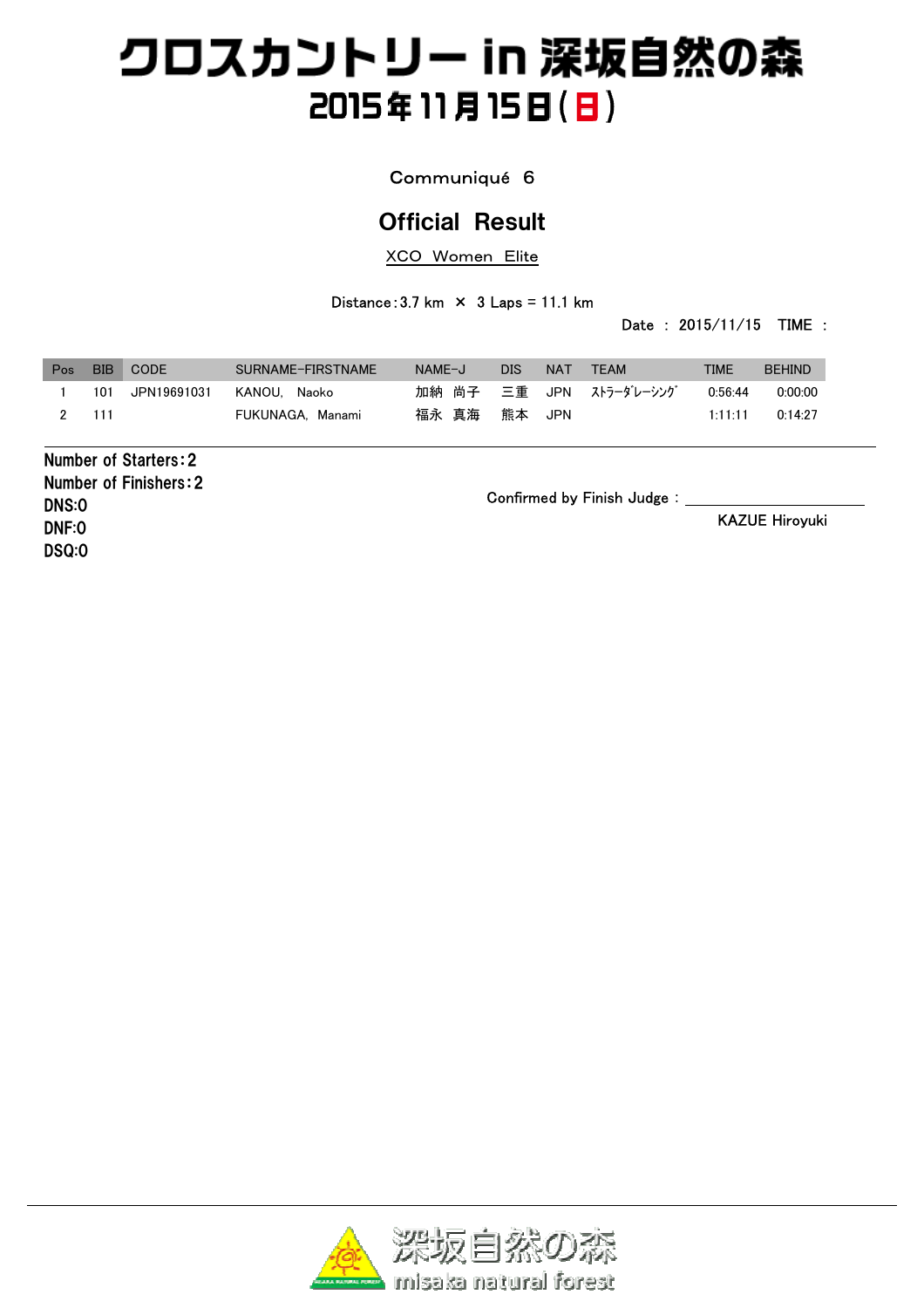### Communiqué 7

## Official Result

XCO Men Masters

#### Distance:  $3.7 \text{ km} \times 4 \text{ Laps} = 14.8 \text{ km}$

Date : 2015/11/15 TIME :

| Pos    | <b>BIB</b> | CODE        | SURNAME-FIRSTNAME       | NAME-J   | <b>DIS</b> | <b>NAT</b> | <b>TEAM</b>             | <b>TIME</b> | <b>BEHIND</b> |
|--------|------------|-------------|-------------------------|----------|------------|------------|-------------------------|-------------|---------------|
|        | 21         | JPN19800312 | YAMADA.<br>Keishiro     | 山田 敬士朗   | 福岡         | JPN        | Q-MAX                   | 0:55:33     | 0:00:00       |
| 2      | 22         | JPN19670421 | ASAI. Hideki            | 浅井 秀樹    | 埼玉         | <b>JPN</b> | cvcleclub3UP            | 0:57:03     | 0:01:30       |
| 3      | 25         | JPN19710814 | SANADA. Hiroshi         | 真田 大     | 東京         | <b>JPN</b> | cvcleclub3UP            | 0:59:59     | 0:04:26       |
| 4      | 51         | JPN19680517 | KINOSHITA.<br>Toshivuki | 木下 聡之    | 大阪         | <b>JPN</b> | リミテット゛チーム 846           | 1:00:41     | 0:05:08       |
| 5      | 24         | JPN19630226 | MASU. Yasunobu          | 枡 泰将     | 東京         | <b>JPN</b> | VOLCA オードビー BOMA · UVEX | 1:02:15     | 0:06:42       |
| 6      | 26         | JPN19580412 | HASHIMOTO.<br>Kanii     | 橋本 寛二    | 岡山         | JPN        | チームダックスフンド              | 1:06:14     | 0:10:41       |
| D.N.S. | 23         | JPN19650706 | SATO.<br>Shin-Ichi      | 佐藤<br>真一 | 神奈川        | <b>JPN</b> | キヤノン CC                 |             |               |
|        |            |             |                         |          |            |            |                         |             |               |

Number of Starters:6 Number of Finishers:6 DNS:1 DNF:0 DSQ:0

Confirmed by Finish Judge:

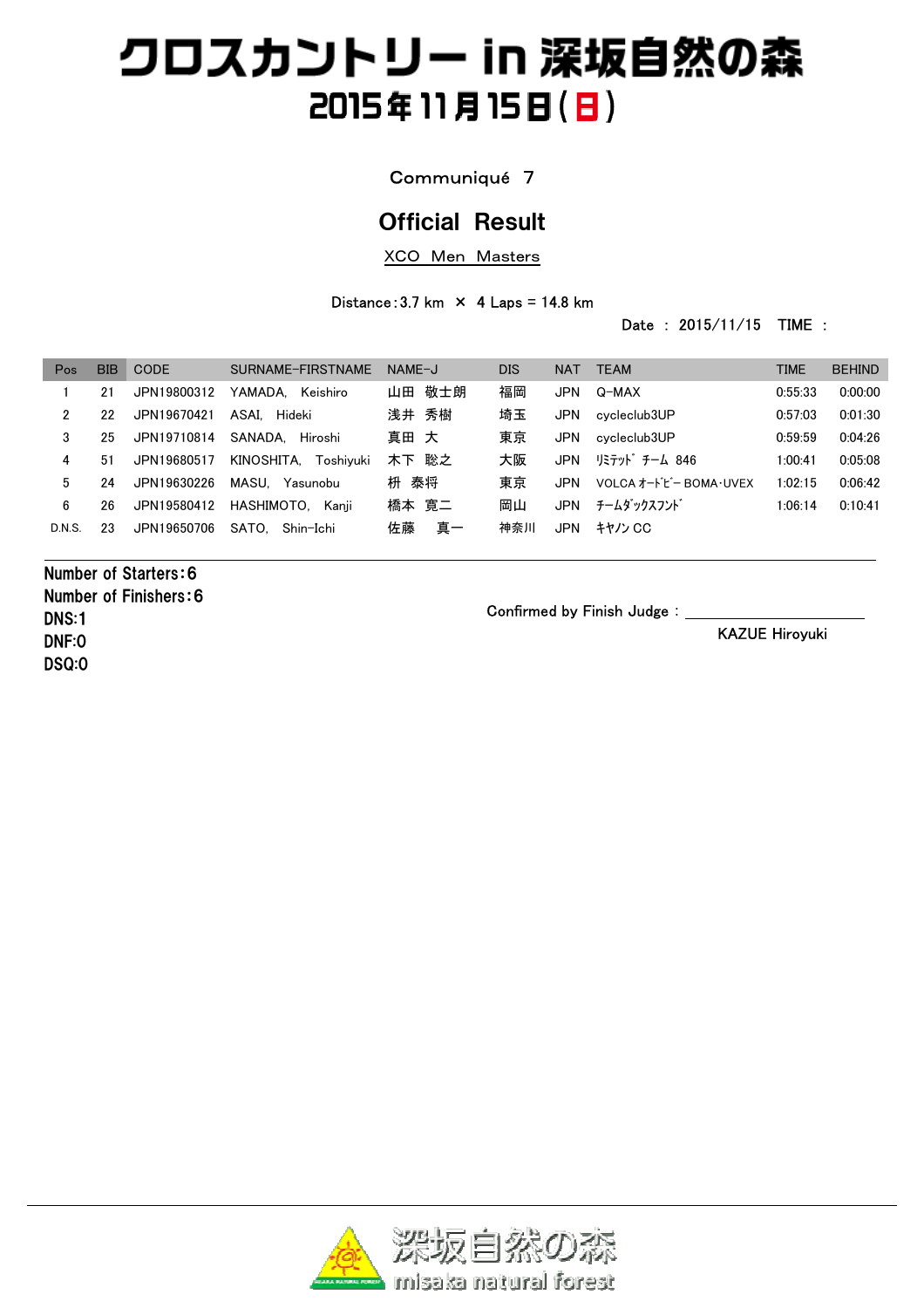### Communiqué 8

## Official Result

XCO Men Junior

Distance:  $3.7 \text{ km} \times 6 \text{ Laps} = 22.2 \text{ km}$ 

Date : 2015/11/15 TIME :

| Pos | BIB | <b>CODE</b> | SURNAME-FIRSTNAME | NAME-J   | <b>DIS</b> | <b>NAT</b> | <b>TEAM</b>        | <b>TIME</b> | <b>BEHIND</b>            |
|-----|-----|-------------|-------------------|----------|------------|------------|--------------------|-------------|--------------------------|
|     | 34  | JPN19980129 | UENO. Ren         | 上野 蓮     | 福岡         |            | JPN  八代農高 泉分校      | 1:20:35     | 0.00:00                  |
| 2   | -31 | JPN19981109 | SETO.<br>Masanori | 雅徳<br>瀬戸 | 福岡         | JPN        | WESTBERG/ProRide J | 1:24:11     | 0:03:36                  |
|     | 33  | JPN19971108 | MIYATA. Yusei     | 宮田 勇誠    |            |            | 熊本 JPN 八代農高 泉分校    | $-2$ LAPS   | $\overline{\phantom{m}}$ |
| 4   | 32  | JPN19980401 | KASAI. Akio       | 笠井 章生    | 福岡         |            | JPN  八代農高 泉分校      | $-4$ LAPS   | $\overline{\phantom{m}}$ |

Number of Starters:4 Number of Finishers:4 DNS:0 DNF:0 DSQ:0

Confirmed by Finish Judge: